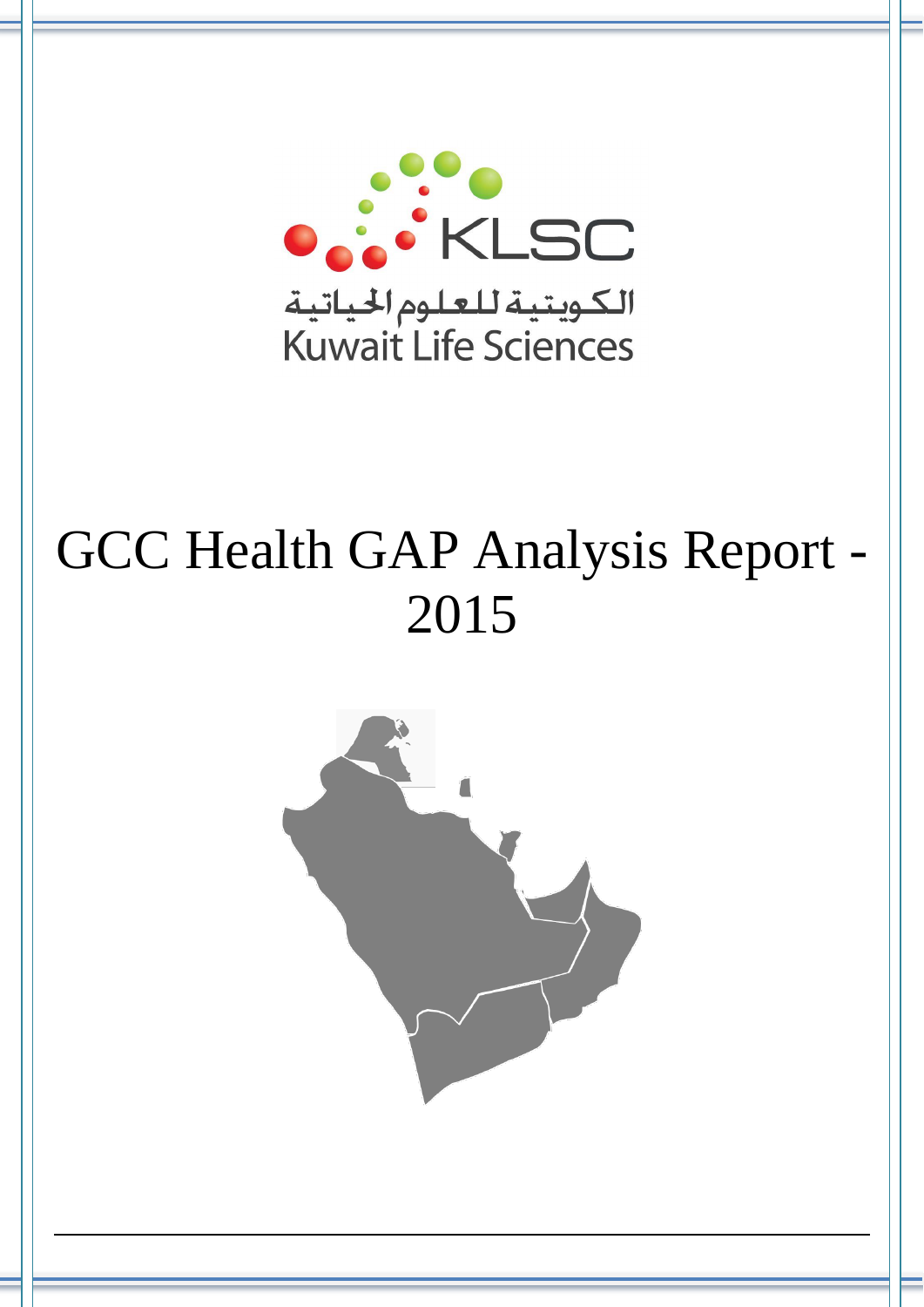

## **Introduction**

Forecasting is an important element of strategic planning and the determination of gaps within any given sector is the cornerstone of a complete and accurate future forecast.

There is no doubt that healthcare is a top priority for all GCC governments and there has been a tremendous level of development regarding the physical infrastructure needs of the population. However, increasing attention must be placed on the human capital needs of the healthcare system, both in terms of maintaining existing full time equivalents (FTE) levels as well as the future needs.

For the purposes of this report, we have divided the GCC Healthcare industry into the following four major stakeholders:

- 1) *Regulators –* these include the policy makers of the healthcare system such as the Ministry of Health, Regional Health Councils such as the Makkah Regional Health Council or Abu Dhabi Health Authority as well as accreditation bodies such as the Saudi Commission for Health Specialties and the Saudi Food and Drug Administration
- 2) *Health Service Providers –* these includes hospitals (both general and specialized), polyclinics (medical centres) or clinics (primary health centres). They are further classified as public (such as the Ministry of Health), semi-public (Oil Company, Military, University, etc.) and private
- 3) *Payors –* these include all government agencies and private (insurance) companies that are involved in the financing and reimbursement of healthcare services. Further stakeholders in the Payor subsector includes TPA's or Third Party Administrators, Insurance Consultants and Insurance brokers that work as a middle men between private insurance companies and the providers of healthcare services
- 4) *Medical Supply Companies –* these includes corporate entities that are involved in the manufacturing or distribution of medical equipment, pharmaceuticals or health IT services including both hardware and software

The report will now systematically cover all six GCC countries and then summarize the results on the regional level at the end of the report.

**Kuwait Life Sciences Company | KIPCO Tower, 27th floor, Block 9 |Al Shohadaa Street, Sharq | P.O.Box 25363, Safat 13114 Kuwait**

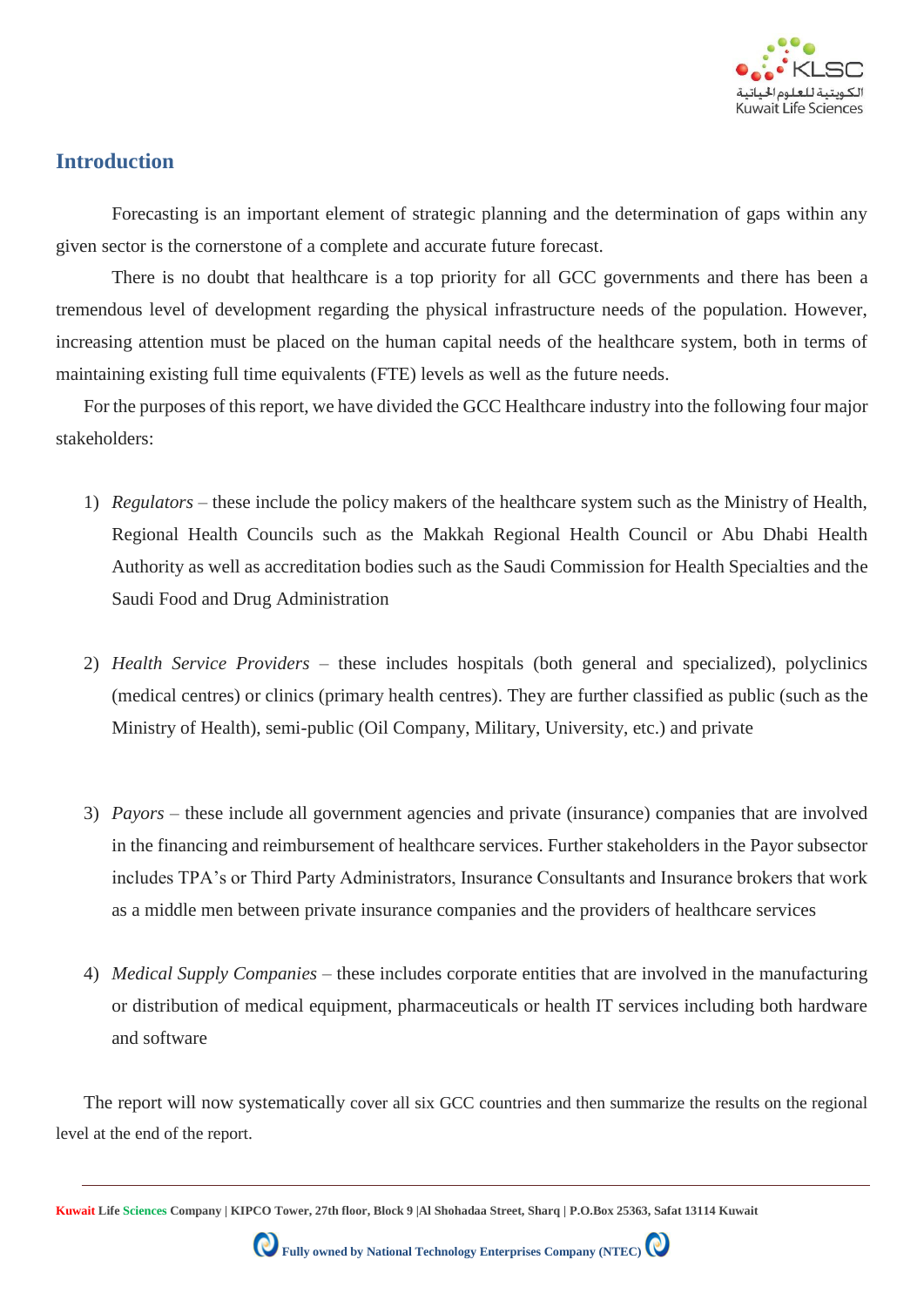

# **Current State of the Healthcare Sector in the GCC**

The following is a compilation (Table 1) of the current number of healthcare stakeholders within each of the subsectors in the GCC:

| <b>Country Name</b>               |              | <b>KSA</b>        | <b>UAE</b>               | Kuwait       | Qatar                    | Oman           | <b>Bahrain</b> |
|-----------------------------------|--------------|-------------------|--------------------------|--------------|--------------------------|----------------|----------------|
| Healthcare regulator(s)           | <b>Total</b> | 6                 | 5                        | $\mathbf{1}$ | $\overline{2}$           | $\mathbf{1}$   | $\mathbf{1}$   |
|                                   |              |                   |                          |              |                          |                |                |
| <b>Healthcare providers</b>       | <b>Total</b> | 3,368             | 3,304                    | 813          | 276                      | 1,110          | 445            |
| <b>Hospitals</b>                  | <b>Total</b> | 435               | 107                      | 30           | 12                       | 64             | 27             |
|                                   | Govt         | 298               | 33                       | 18           | 8                        | 50             | 9              |
|                                   | Pvt          | 137               | 74                       | 12           | $\overline{4}$           | 14             | 18             |
| <b>Primary Healthcare centers</b> | <b>Total</b> | 2,259             | 150                      | 96           | 24                       | 246            | 123            |
|                                   | Govt         | 2,259             | 150                      | 96           | 24                       | 221            | 27             |
|                                   | Pvt          | $\qquad \qquad -$ | $\overline{\phantom{a}}$ |              | $\overline{\phantom{a}}$ | 25             | 96             |
| <b>Clinics</b>                    | <b>Total</b> | 674               | 3,047                    | 687          | 240                      | 800            | 295            |
|                                   | Govt         | 328               | 120                      | 337          | $\overline{\phantom{m}}$ |                |                |
|                                   | Pvt          | 346               | 2,927                    | 350          | 240                      | 800            | 295            |
| <b>Pharmacies</b>                 | <b>Total</b> | 6,942             | 1,500                    | 500          | 250                      | 400            | 141            |
| <b>Payors</b>                     | <b>Total</b> | 59                | 98                       | 39           | 29                       | 34             | 53             |
| <b>Health Insurance Companies</b> | Total        | 49                | 82                       | 34           | 24                       | 29             | 48             |
| Third Party Administrators        | Total        | 10                | 16                       | 5            | 5                        | 5              | 5              |
| <b>Medical Suppliers</b>          | <b>Total</b> | 587               | 201                      | <b>110</b>   | 81                       | 45             | 34             |
| Medical device distributors       | Total        | 527               | 141                      | 54           | 39                       | 21             | 22             |
| Pharmaceutical distributors       | Total        | 50                | 52                       | 55           | 41                       | 22             | 11             |
| Pharmaceutical factory            | Total        | 10                | $8\,$                    | $\mathbf{1}$ | $\mathbf{1}$             | $\overline{2}$ | $\mathbf{1}$   |

*Table-1*

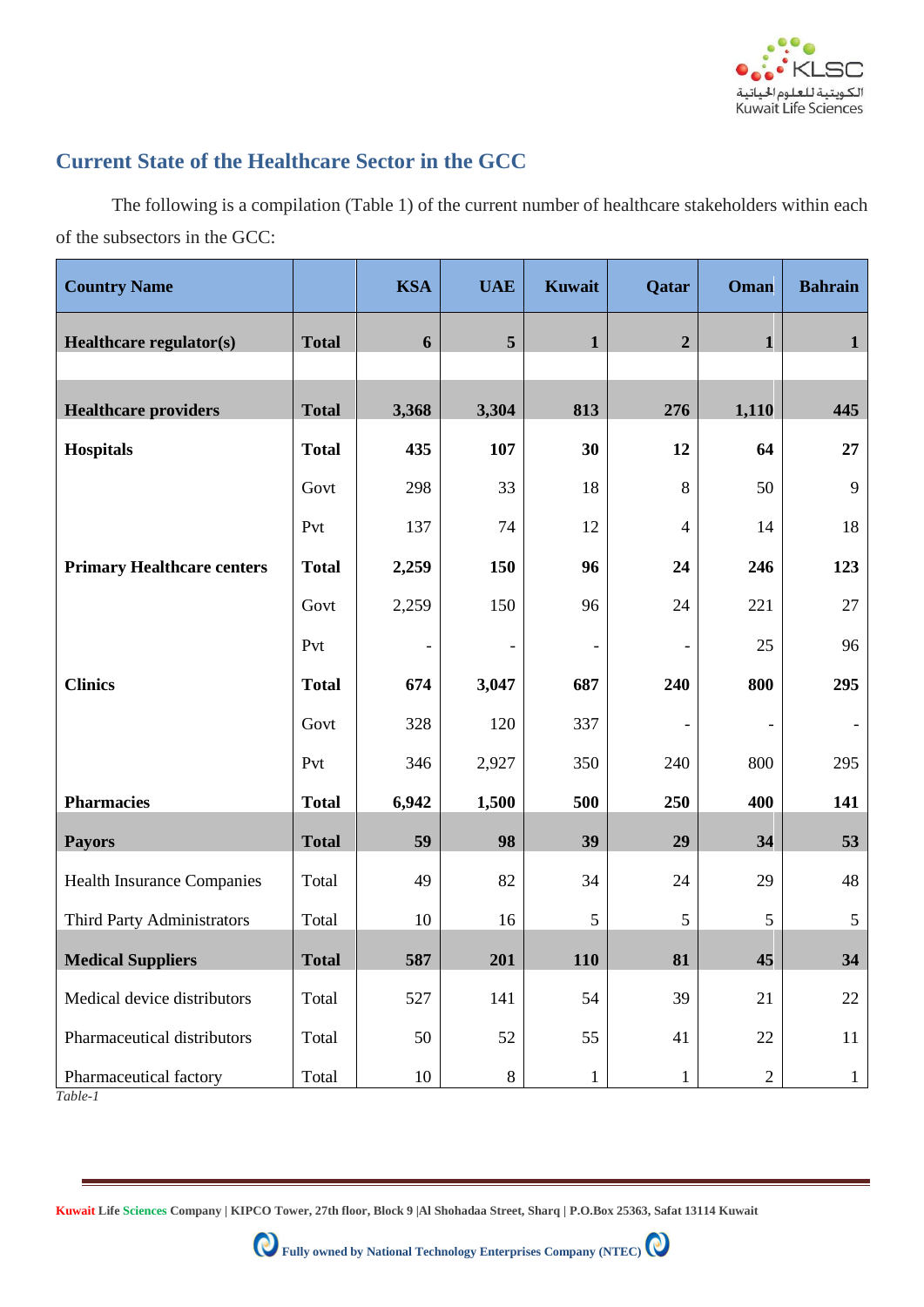

# **Gap Analysis Calculations for the GCC**

The report calculates the future requirements of the major GCC health stakeholders by adding the total number planned projects to the existing number of key industry indicators and ratios such as the numbers of hospitals, beds/000, physicians/000 and nurses/000 thus maintaining a fairly conservative value for the GCC market.

The report does not include any potential large scale projects that have only been announced and not implemented. Instead the report aims to be as conservative as possible and limit the focus with respect to only projects that have started implementation within each of the potential subsectors.

In terms of the end state, we have used the following ratios based on the OECD and GCC average for 2015:

| Health resource indicator/000 | <b>Beds</b> | <b>Physicians</b> | <b>Nurses</b> | <b>Pharmacist</b> | <b>AHP</b> |
|-------------------------------|-------------|-------------------|---------------|-------------------|------------|
| OECD <sub>1</sub> Average     | 5.2         | 3.2               | 8.8           | N/A               | N/A        |
| <b>GCC</b> Maximum            | ا . د       | 2.6               | 5.6           | 0.6               | 2.9        |
| GCC Average                   | . .6        | 2.1               | 4.6           | 0.6               | ۵.,        |

*Table-2,* \*where there is no OECD average, we considered maximum ratio/value of within the GCC countries.

#### Key Industry Indicators and Ratios for 2015:

There are five important key indicators are considered as most important sources for healthcare industry gap analysis. These key indicators include the following: number of beds, physicians, nurses, pharmacist and allied health professionals (AHP) which include assistant pharmacists, lab and imaging technicians. These health indicators or ratios have been calculated with respect to the population of the GCC countries. According to population statistics the current population (up to 2014) of GCC is 52.08 Mn, of which 60% population is in Saudi Arabia, 18% in UAE, 8% in Kuwait, 8% in Oman, 5% in Qatar and 3% in Bahrain.

GCC population growth has been calculated with an average and conservative Compound Annual Growth Rate (CAGR) of 2% and is expected to reach 58.04 Mn by 2020.

| <b>GCC Population</b>      | <b>KSA</b> | UAE   | <b>Kuwait</b> | Oman | <b>Qatar</b> | <b>Bahrain</b> | <b>GCC</b> |
|----------------------------|------------|-------|---------------|------|--------------|----------------|------------|
| Population (Mn) in $20152$ | 30.70      | 9.45  | 4.10          | 4.14 | 2.35         | .34            | 52.08      |
| Population (Mn) in 2020    | 34.82      | 10.80 | 4.46          | 4.57 | 2.67         | .52            | 58.84      |
| $Table-3$                  |            |       |               |      |              |                |            |

*Table-3*

As a compilation, the total number of Beds 90,426, Physicians 110,039, Nurses 224,509, Pharmacist 27,502 and AHP 127,023, with a further breakdown by country as follows:

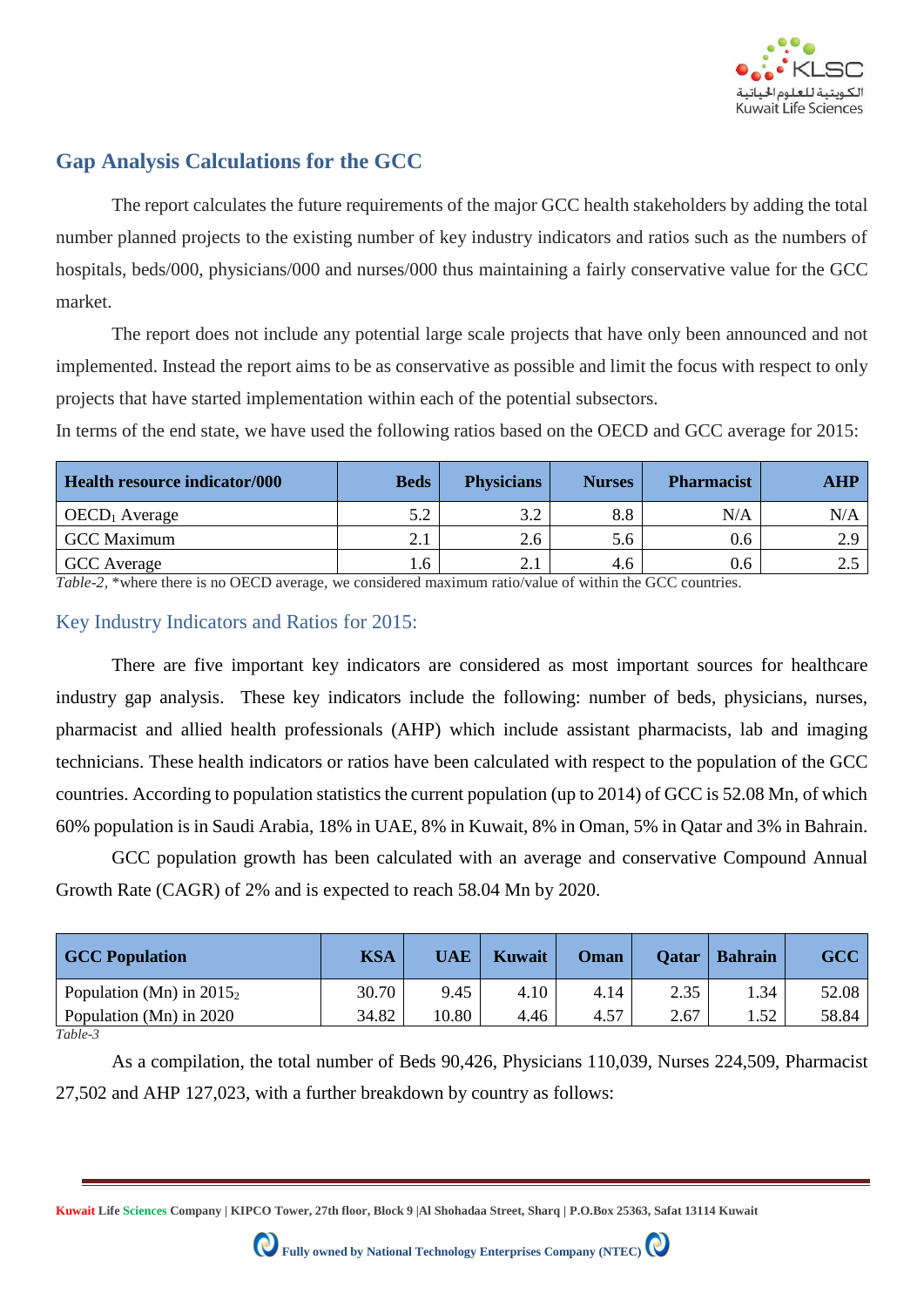

| <b>GCC Health Indicators 2015</b>             | <b>KSA</b> | <b>UAE</b> | Kuwait | Oman   | <b>Qatar</b> | <b>Bahrain</b> | <b>GCC</b> |
|-----------------------------------------------|------------|------------|--------|--------|--------------|----------------|------------|
| <b>Beds</b>                                   | 61,028     | 10,953     | 8,119  | 5,600  | 2,226        | 2,500          | 90,426     |
| Physicians                                    | 71,518     | 16,047     | 9,145  | 5,292  | 4,613        | 3,424          | 110,039    |
| <b>Nurses</b>                                 | 139,701    | 31,119     | 22,234 | 14,550 | 10,615       | 6,290          | 224,509    |
| Pharmacist                                    | 15,572     | 5,750      | 2,400  | 2,050  | 980          | 750            | 27,502     |
| Allied Health professionals (AHP)*<br>$-1111$ | 76,759     | 21,500     | 10,600 | 9,200  | 6,241        | 2,723          | 127,023    |

With respect to each health indicator ratio per 000 population, the GCC ratio for beds/1000 is 1.6 compared to 5.2 beds/000 in the OECD, for physicians/000 is 2.1 compared to 3.2 in the OECD, for nurses/000s is 4.6 compared to 8.8 in the OECD, for pharmacist/000 is 0.6 and allied health professional/000 is 2.5. Among GCC countries, highest & lowest health indicator ratio for beds is KSA 2.1 and Qatar 1.0 respectively, for physicians Bahrain 2.6 and Oman 1.5, for nurses Kuwait 5.6 and UAE 3.4, for pharmacist almost equal ratio with 0.6, for AHP Qatar 3.0 and Bahrain 2.3

| <b>GCC Health indicators per 000s</b><br>population in 2015 | <b>KSA</b> | <b>UAE</b> | <b>Kuwait</b> | Oman             | <b>Qatar</b> | <b>Bahrain</b> | <b>GCC</b><br>Average |
|-------------------------------------------------------------|------------|------------|---------------|------------------|--------------|----------------|-----------------------|
| <b>Beds</b>                                                 | 2.1        | 1.2        | 2.0           | 1.5              | 1.0          | 1.9            | 1.6                   |
| Physicians                                                  | 2.5        | 1.7        | 2.3           | 1.5              | 2.1          | 2.6            | 2.1                   |
| <b>Nurses</b>                                               | 4.8        | 3.4        | 5.6           | 4.0              | 4.9          | 4.7            | 4.6                   |
| Pharmacist                                                  | 0.5        | 0.6        | 0.6           | 0.6 <sub>1</sub> | 0.5          | 0.6            | 0.6                   |
| Allied Health professionals (AHP)*                          | 2.7        | 2.3        | 2.7           | 2.5              | 2.9          | 2.0            | 2.5                   |

*Table-5.0,* \*The Allied Health Staff include the number of Asst. pharmacists, imaging and lab technicians.

The report also calculates each health indicator with respect to the number of beds, the GCC average of bed to physician ratio is 1.4, bed to nurse ratio is 3.0, bed to pharmacist ratio is 0.4 and bed to AHP ratio is 1.7. The highest & lowest ratio for bed to physician is Qatar 2.1 and KSA 1.2 respectively, for bed to nurses is Qatar 4.8 and KSA 2.3, for bed to pharmacist is UAE 0.5 and KSA, Kuwait, Bahrain 0.3, and bed to AHP is Qatar 2.8 and Bahrain 1.1

| Health indicator ratios per bed   | <b>KSA</b> | <b>UAE</b> | <b>Kuwait</b> | Oman | <b>Qatar</b> | <b>Bahrain</b> | <b>GCC</b><br><b>Average</b> |
|-----------------------------------|------------|------------|---------------|------|--------------|----------------|------------------------------|
| Physicians                        | 1.2        | 1.4        | 1.1           | 0.9  | 2.1          | 1.4            |                              |
| <b>Nurses</b>                     | 2.3        | 2.8        | 2.7           | 2.6  | 4.8          | 2.5            | 3.0                          |
| Pharmacist                        | 0.3        | 0.5        | 0.3           | 0.4  | 0.4          | 0.3            | 0.4                          |
| Allied Health professionals (AHP) | 1.3        | 1.9        | 1.3           | 1.6  | 2.8          |                |                              |

*Table-6*

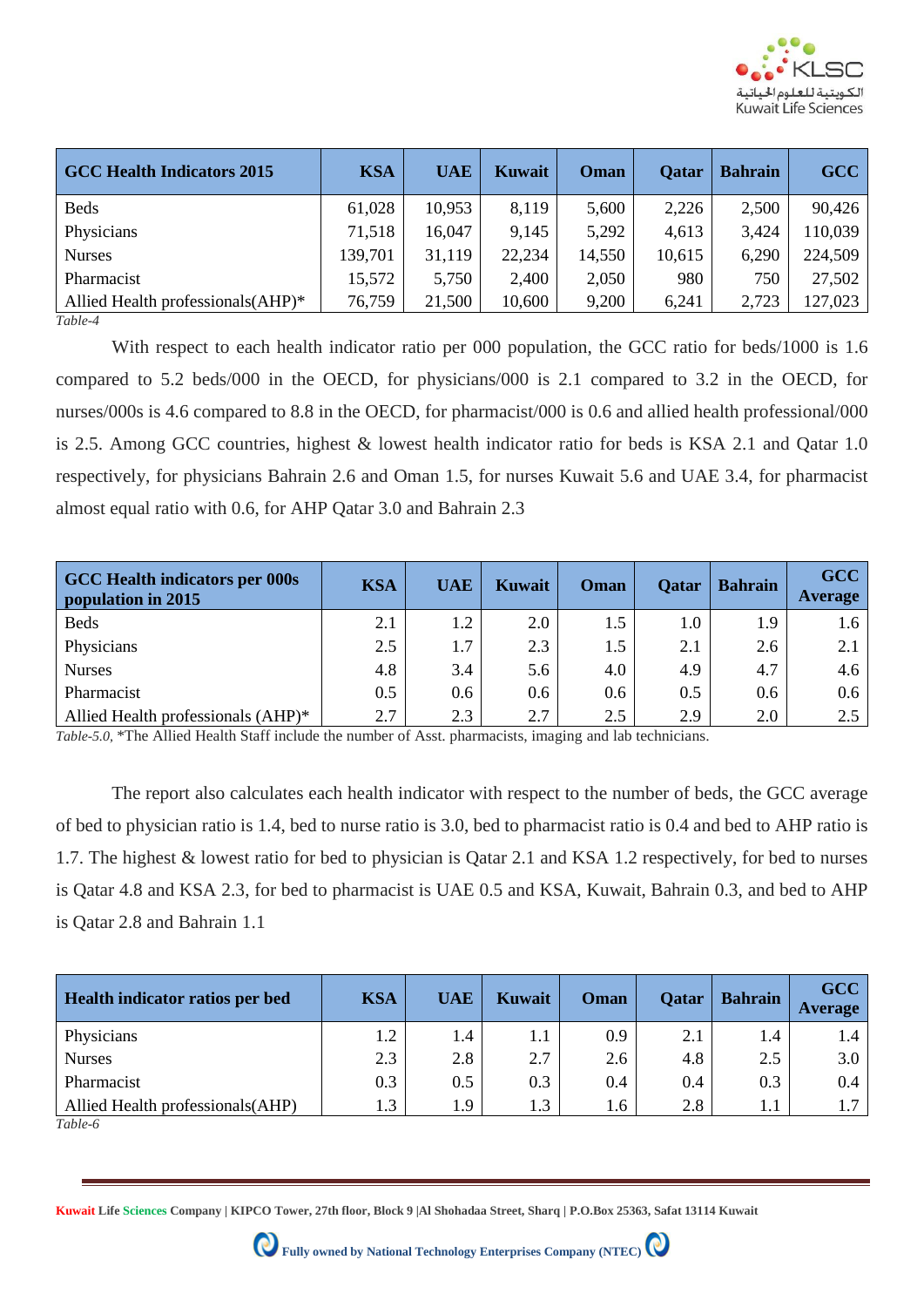

#### Volume and Value of Planned Mega Projects:

In this section, the report only included projects above 100mn USD and focused on both Healthcare Service Providers and Suppliers

#### Health Service Providers:

The GCC healthcare provider subsector still trails international benchmarks even though it has been growing rapidly over the past few years. Supported by larger healthcare budgets, the GCC countries have embarked on ambitious healthcare infrastructure building programs. Such large medical cities and complexes, with billions of dollars of investments lined up, is expected to not only raise the supply of medical infrastructure but also raise the quality of healthcare services in the region.

| <b>Country</b> | No.                     | <b>Selected Hospital Project Name</b>                          | No. of<br><b>Bed</b> | Value \$<br>mn | <b>Cost</b><br>per bed | <b>Completion</b><br>Year (Est) |
|----------------|-------------------------|----------------------------------------------------------------|----------------------|----------------|------------------------|---------------------------------|
| <b>KSA</b>     |                         |                                                                |                      |                |                        |                                 |
|                | 1                       | Security force medical complex (Riyadh & Madina) <sub>3</sub>  | 3,000                | 7,000          | 0.43                   | 2020                            |
|                | $\overline{2}$          | King Abdullah medical city, Makkah <sub>4</sub>                | 1,500                | 1,200          | 1.25                   | 2015                            |
|                | 3                       | King Faisal medical city <sub>5</sub>                          | 1,350                | 1,200          | 1.13                   | 2018                            |
|                | $\overline{\mathbf{4}}$ | Prince Moh Bin Abdul aziz in jouf <sub>6</sub>                 | 1,000                | 310            | 3.23                   | 2016                            |
|                | 5                       | King Fahad expansion <sub>7</sub>                              | 550                  | 430            | 1.28                   | 2017                            |
|                | 6                       | King Khaled <sub>8</sub>                                       | 500                  | 1,200          | 0.42                   | 2017                            |
|                |                         | <b>Total</b>                                                   | 7,900                | 11,340         | 0.70                   |                                 |
| <b>UAE</b>     |                         |                                                                |                      |                |                        |                                 |
|                | 1                       | New Rashid Hospital, Dubai Creek, UAE <sub>9</sub>             | 900                  | 490            | 1.84                   | 2017                            |
|                | $\overline{2}$          | Sheikh Khalifa Medical City (Expansion) <sub>10</sub>          | 868                  | 680            | 1.28                   | 2017                            |
|                | 3                       | Mafraq Hospital, Abu Dhabi, UAE <sub>11</sub>                  | 690                  | 870            | 0.79                   | 2015                            |
|                | $\boldsymbol{4}$        | Expansion of Al-Ain Hospital, UAE <sub>12</sub>                | 688                  | 720            | 0.96                   | 2017                            |
|                | 5                       | Burjeel medical city(1.5\$bn plan in 3 years) $_{13}$          | 400                  | 380            | 1.05                   | 2017                            |
|                | 6                       | Cleveland Clinic, Al-Maryah Island, Abu Dhabi <sub>14</sub>    | 364                  | 1,500          | 0.24                   | 2017                            |
|                | 7                       | Fakeeh Medical University-Teaching hospital @DSO <sub>15</sub> | 300                  | 270            | 1.11                   | 2019                            |
|                | 8                       | Aster DM healthcare <sub>16</sub>                              | 275                  | 400            | 0.69                   | 2015                            |
|                | 9                       | Al Amal Hospital <sub>17</sub>                                 | 272                  | 220            | 1.24                   | 2015                            |
|                | 10                      | Medanta (India) at $DHCC_{18}$                                 | 250                  | 100            | 2.50                   | 2017                            |
|                | 11                      | Al Jalila Children's Super Specialty Hospital <sub>19</sub>    | 200                  | 220            | 0.91                   | 2015                            |
|                | 12                      | Danat Al Emarat <sub>20</sub>                                  | 190                  | 380            | 0.50                   | 2016                            |
|                |                         |                                                                |                      |                |                        |                                 |
|                |                         | <b>Total</b>                                                   | 5,397                | 5,850          | 0.92                   |                                 |

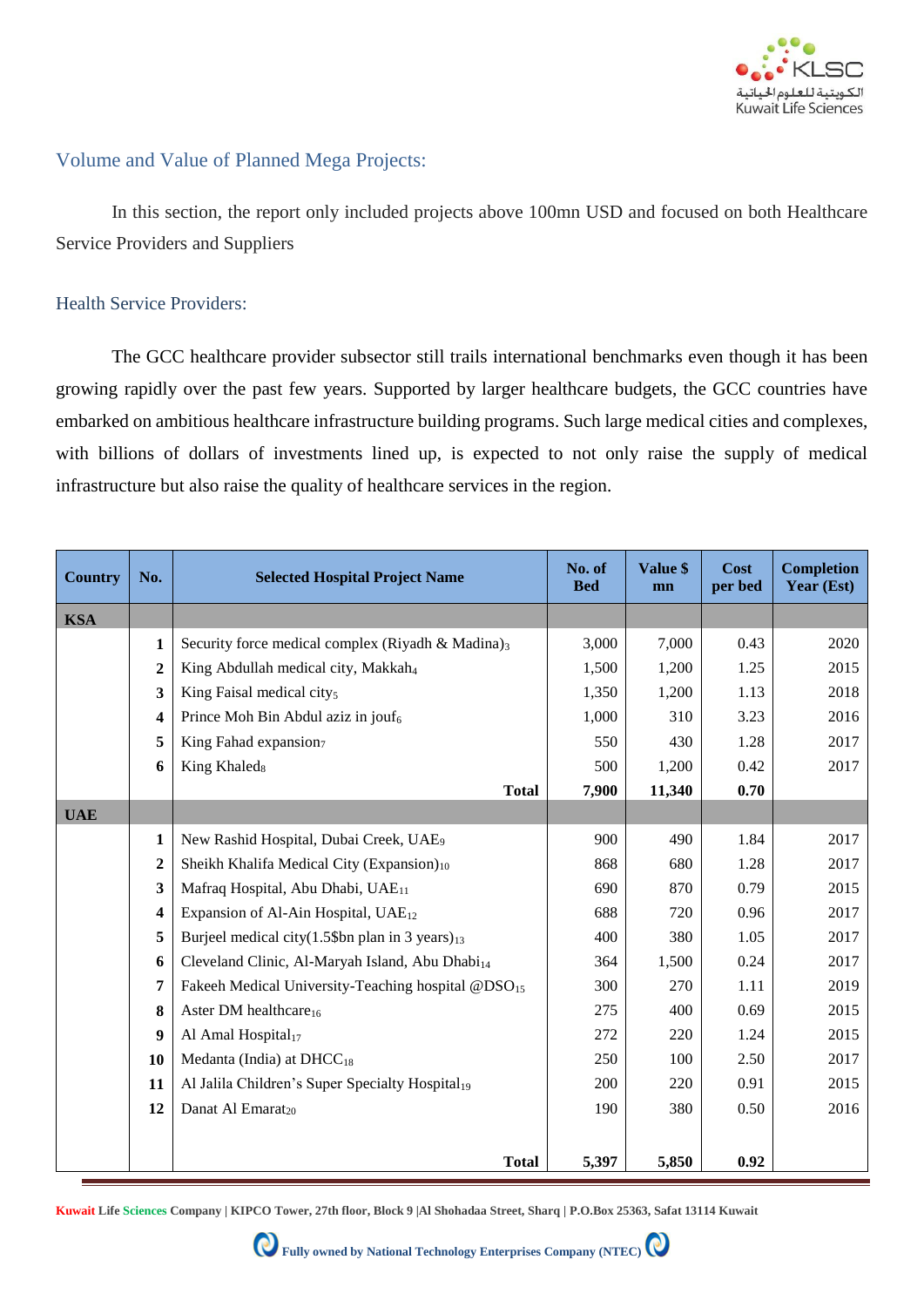

| Kuwait         |                         |                                                                            |       |       |      |           |
|----------------|-------------------------|----------------------------------------------------------------------------|-------|-------|------|-----------|
|                | $\mathbf{1}$            | Jahra <sub>21</sub>                                                        | 1,200 | 1,000 | 1.20 | N/A       |
|                | $\overline{2}$          | Farwaniya <sub>21</sub>                                                    | 955   | 850   | 1.12 | 2019      |
|                | 3                       | Al Adan <sub>21</sub>                                                      | 637   | 740   | 0.86 | N/A       |
|                | $\overline{\mathbf{4}}$ | Kuwait Cancer Center 21                                                    | 618   | 550   | 1.12 | 2018      |
|                | 5                       | Sabah 21                                                                   | 617   | 570   | 1.08 | 2019      |
|                | 6                       | Kuwait university <sub>21</sub>                                            | 600   | 100   | 6.00 | N/A       |
|                | $\overline{7}$          | Ibn Sina 21                                                                | 427   | 120   | 3.56 | N/A       |
|                | 8                       | Amiri 21                                                                   | 415   | 320   | 1.30 | 2017      |
|                | 9                       | KOC <sub>21</sub>                                                          | 350   | 330   | 1.06 | N/A       |
|                | 10                      | Razi 21                                                                    | 240   | 100   | 2.40 | 2015      |
|                | 11                      | Infectious diseases hospital <sub>21</sub>                                 | 224   | 170   | 1.32 | $\rm N/A$ |
|                |                         |                                                                            | 6,283 | 4,850 | 1.30 |           |
| Oman           |                         |                                                                            |       |       |      |           |
|                | $\mathbf{1}$            | Muscat General Hospital (ROP) <sub>22</sub>                                | 600   | 550   | 1.09 | 2018      |
|                | $\boldsymbol{2}$        | International Medical City (21 tertiary specialty divisions) <sub>23</sub> | 530   | 1,000 | 0.53 | 2016      |
|                | 3                       | Sultan Qaboos Medical City (5 tertiary specialty divisions) <sub>24</sub>  | 400   | 1,500 | 0.27 | 2020      |
|                | $\overline{\mathbf{4}}$ | Suwaiq <sub>25</sub>                                                       | 300   | 220   | 1.36 | 2018      |
|                | 5                       | Al Masarra Psychatric Hospital 26                                          | 245   | 130   | 1.88 | 2018      |
|                | 6                       | Khasab <sub>27</sub>                                                       | 150   | 105   | 1.43 | $\rm N/A$ |
|                | 7                       | Samail <sub>27</sub>                                                       | 150   | 105   | 1.43 | $\rm N/A$ |
|                | 8                       | AL Najat <sub>27</sub>                                                     | 150   | 105   | 1.43 | $\rm N/A$ |
|                | 9                       | AL Falah <sub>27</sub>                                                     | 150   | 105   | 1.43 | $\rm N/A$ |
|                |                         | <b>Total</b>                                                               | 2,675 | 3,820 | 0.70 |           |
| Qatar          |                         |                                                                            |       |       |      |           |
|                | 1                       | Sidra Medical and Research Centre <sub>28</sub>                            | 653   | 2,400 | 0.27 | 2015      |
|                | $\overline{2}$          | Al khor hospital expansion <sub>29</sub>                                   | 500   | 130   | 3.85 | 2018      |
|                | $\mathbf{3}$            | Hamad general hospital <sub>30</sub>                                       | 150   | 150   | 1.00 | 2018      |
|                |                         | <b>Total</b>                                                               | 1,303 | 2,680 | 0.49 |           |
| <b>Bahrain</b> |                         |                                                                            |       |       |      |           |
|                | 1                       | New cardiac center <sub>31</sub>                                           | 150   | 110   | 1.36 | 2018      |
|                |                         | <b>Total</b>                                                               | 150   | 106   | 1.41 |           |

## Medical Supply Companies:

| <b>Country Name</b> | <b>Pharmaceutical Industry Projects</b> | Value USD \$ mn |
|---------------------|-----------------------------------------|-----------------|
| <b>KSA</b>          | Neo Pharma Mfg. plant & Hospital        | 265             |
| <b>UAE</b>          | Abu Dhabi international pharmaceuticals | 300             |
| <b>Bahrain</b>      | Gulf biotech -Insulin Plant             | 93              |
|                     | <b>Total</b>                            | 658             |
| Table-8             |                                         |                 |

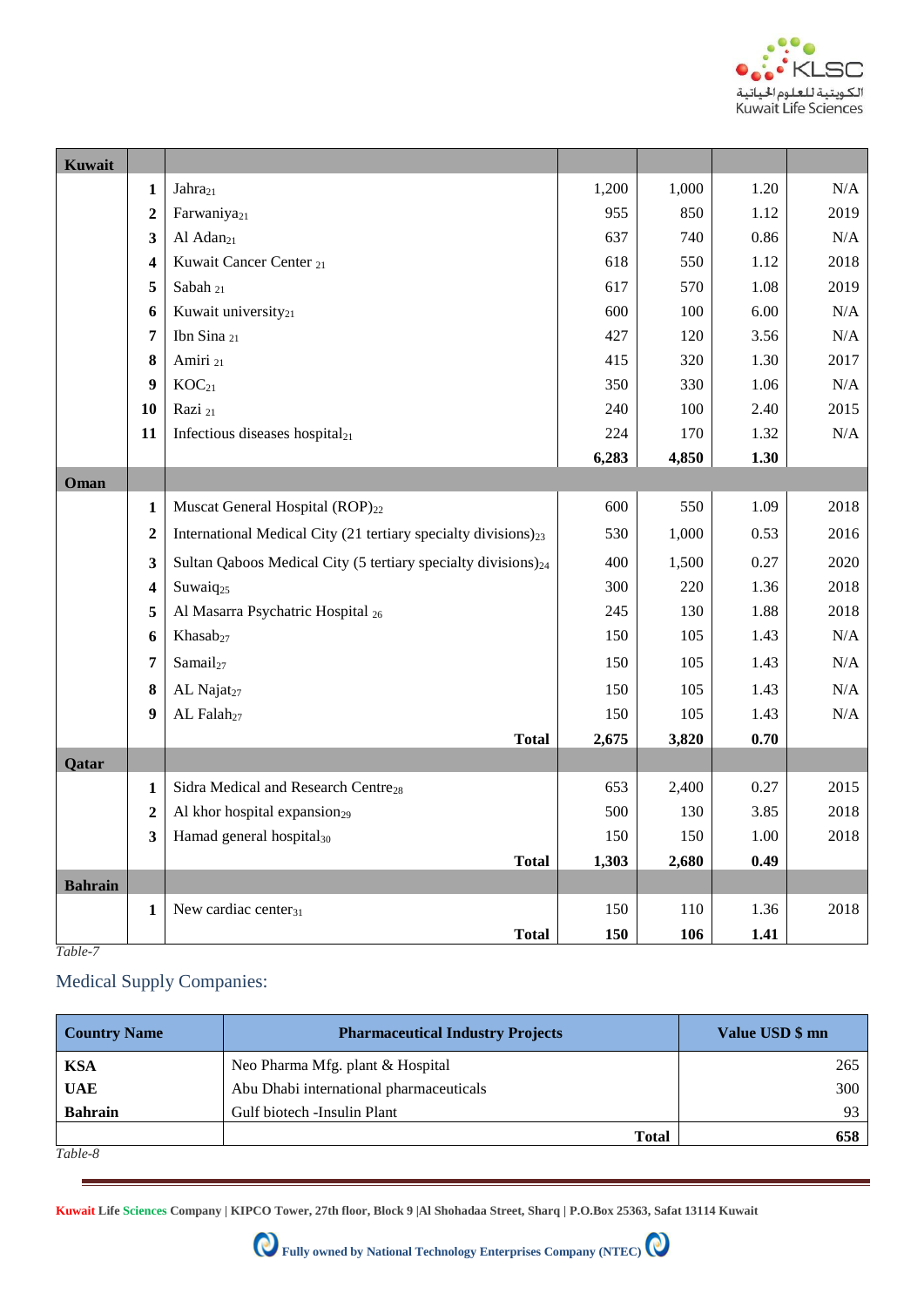

#### Manpower Requirements for Existing Planned Mega-Projects:

There are 37 mega hospital projects in the GCC that are in active stages of development and are worth over 100 mn USD. These projects are expected to be completed in 2020. The total investment cost of these projects is calculated as **USD 28.2 Bn,** and are expected to add a total of 22,558 beds. The calculated average cost per bed is USD 1.28 Mn.

| <b>GCC Hospital Projects</b><br><b>Under Development</b> | <b>KSA</b> | <b>UAE</b> | Kuwait | Oman  | <b>Qatar</b> | <b>Bahrain</b> | <b>GCC</b> |
|----------------------------------------------------------|------------|------------|--------|-------|--------------|----------------|------------|
| No. of Hospitals                                         | 6          | 12         | 10     | 5     | 3            |                | 37         |
| Value of projects in \$ Mn                               | 10,638     | 6,132      | 4,853  | 3,821 | 2,680        | 106            | 28,230     |
| No. of Beds                                              | 6,750      | 5,397      | 6,283  | 2,675 | 1,303        | 150            | 22,558     |
| Cost per bed in USD Mn.<br>$Table-9$                     | 1.58       | 1.14       | 0.77   | 1.43  | 2.06         | 0.71           | 1.28       |

For existing mega projects in GCC, significant additional manpower resources are required for to fulfil the quality healthcare services.

The region will require at least 30,460 doctors, 66,711 nurses, 8,157 pharmacist and 37,654 Allied health professionals to staff these projects in order to maintain the similar GCC ratios calculated above.

| <b>Resources Required</b> | <b>KSA</b> | <b>UAE</b> | <b>Kuwait</b> | Oman  | <b>Qatar</b> | <b>Bahrain</b> | <b>GCC</b> |
|---------------------------|------------|------------|---------------|-------|--------------|----------------|------------|
| Physician                 | 9,115      | 7,288      | 8,484         | 3,612 | 1,759        | 203            | 30,460     |
| <b>Nurses</b>             | 19,962     | 15,961     | 18,581        | 7,911 | 3,853        | 444            | 66,711     |
| Pharmacist                | 2,441      | 1,952      | 2,272         | 967   | 471          | 54             | 8,157      |
| AHP<br>$-11.10$           | 11,267     | 9,009      | 10,488        | 4,465 | 2,175        | 250            | 37,654     |

*Table-10*

Furthermore, the region will require around 3.6 million hours of continuous medical education (CME) in order to maintain the basic training needs for quality healthcare services, as it is mandatory to provide healthcare related training required for healthcare professionals such as physicians as well as nurses, pharmacist and AHP in some GCC countries. The total training hours required per country are calculated as follows:

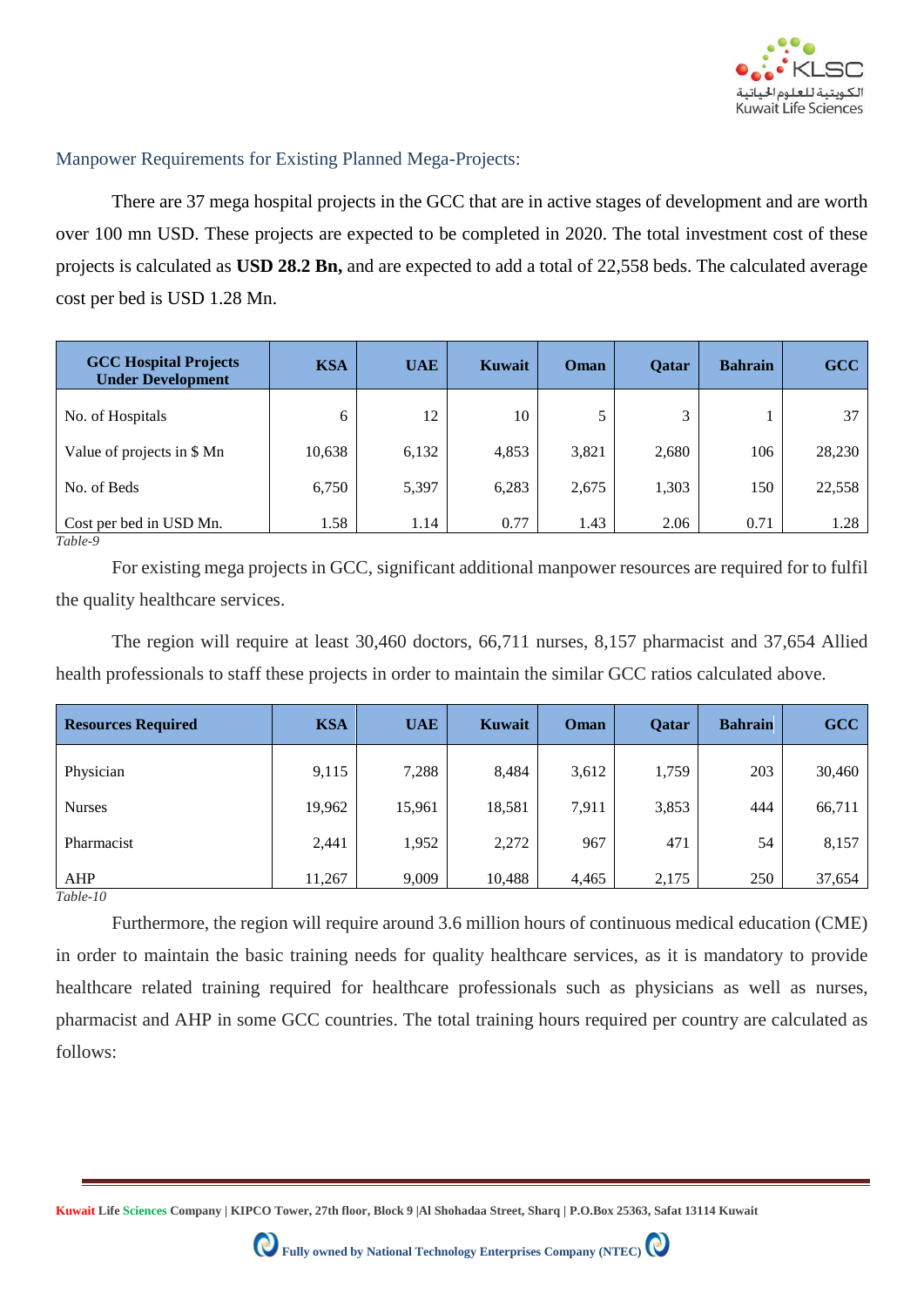

| <b>Training hours required</b> | <b>KSA</b> | <b>UAE</b> | Kuwait  | Oman    | <b>Oatar</b> | <b>Bahrain</b> | GCC     |
|--------------------------------|------------|------------|---------|---------|--------------|----------------|---------|
| Physician - 30hrs/year         | 273,438    | 218,628    | 254,520 | 108,362 | 52,784       | 6,076          | 913,808 |
| Nurses - 15hrs/year            | 299,427    | 10,794     | 12,566  | 5,350   | 2,606        | 300            | 45,116  |
| Pharmacist - 15hrs/year        | 36,611     | 29,273     | 34,078  | 14.509  | 7,067        | 814            | 122,353 |
| AHP - 15hrs/year<br>Table-11   | 169,008    | 135,132    | 157,315 | 66,977  | 32,625       | 3,756          | 564,813 |

#### Gap Analysis:

Next, the report will calculate the gap analysis for all health indicators (bed, physician, nurses, pharmacist and allies health professional) for current year (2015) and future (2020) based on three standard sets of indicators including:

- Based on current OECD Average Aggressive Case
- Based on current GCC Maximum Improved Case
- Based on current GCC Average Base Case

These three standards can be thought of as different scenarios for a sensitivity analysis. The base case would be for the GCC to maintain its healthcare indicators according to the current GCC Average Scenario, this scenario will have a limited impact on most of the GCC countries as the ratios are fairly close to one another however the gap would be significantly improved. The same can be expected of the GCC Maximum Scenario as there is a limited difference between the leading GCC country and the average.

However, due to the increasing disparity between the OECD and the GCC, the OECD Average Scenario is the most aggressive one and will require the most amount of financial and human resources to address the gap.

#### **Based on OECD Average – Aggressive Case Scenario**

The gap value is derived by the difference between the health indicator ratio of the OECD average and the respective GCC country's value. This value of difference is then multiplied by current population as well as the forecasted population in 2020. The future gap in 2020 also assumes that the number of hospital projects under construction are completed within the next five years and are staffed accordingly. We also assume the average hospital size to be 200 beds to calculate the gap in the number of hospitals.

**Kuwait Life Sciences Company | KIPCO Tower, 27th floor, Block 9 |Al Shohadaa Street, Sharq | P.O.Box 25363, Safat 13114 Kuwait**

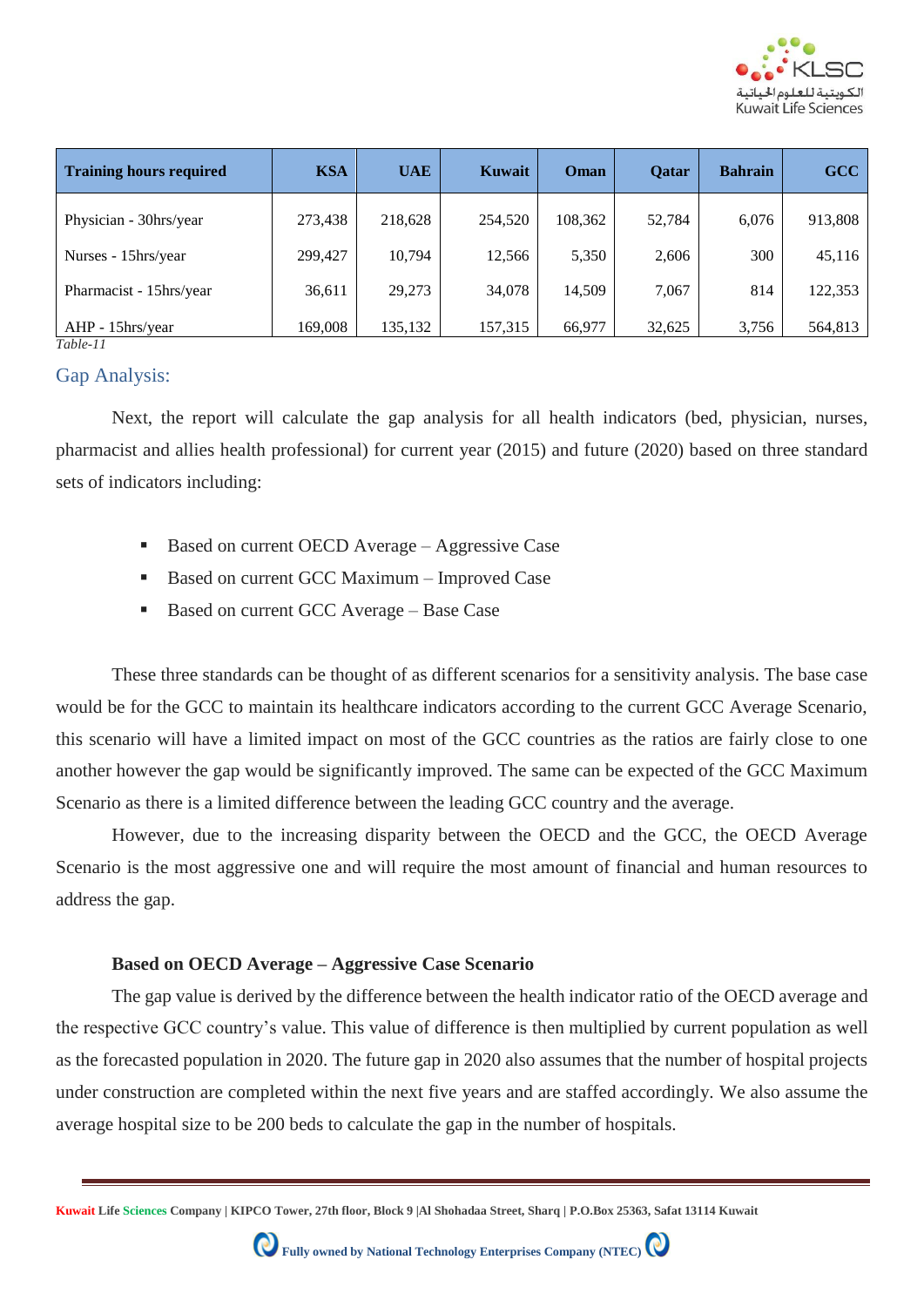

| <b>Gap based on OECD Average</b>                                        | <b>KSA</b> | <b>UAE</b> | Kuwait | Oman   | Qatar  | <b>Bahrain</b> | GCC     |
|-------------------------------------------------------------------------|------------|------------|--------|--------|--------|----------------|---------|
| <b>Number of Beds</b>                                                   |            |            |        |        |        |                |         |
| Current Gap 2015                                                        | 94,654     | 37,800     | 12,998 | 15,141 | 9,809  | 4,449          | 174,851 |
| Future Gap 2020                                                         | 116,078    | 44,820     | 14,870 | 17,377 | 11,473 | 5,385          | 210,003 |
| <b>Number of Physicians</b>                                             |            |            |        |        |        |                |         |
| Current Gap 2015                                                        | 22,083     | 14,175     | 3,746  | 7,212  | 2,524  | 838            | 50,580  |
| Future Gap 2020                                                         | 35,267     | 18,495     | 4,898  | 8,588  | 3,548  | 1,414          | 72,212  |
| <b>Number of Nurses</b>                                                 |            |            |        |        |        |                |         |
| Current Gap 2015                                                        | 121,398    | 51,030     | 13,290 | 19,838 | 9,184  | 5,455          | 220,195 |
| Future Gap 2020                                                         | 157,654    | 62,910     | 16,458 | 23,622 | 12,000 | 7,039          | 279,683 |
| <i>*Total estimated cost of beds in USD</i>                             |            |            |        |        |        |                |         |
| Mn.                                                                     | 148,579    | 57,370     | 19,034 | 22,243 | 14,686 | 6,893          | 268,804 |
| No. of Hospital Projects (200 bed)<br>Needed by 2020<br>$-11$ $-12$ $-$ | 580        | 224        | 74     | 87     | 57     | 27             | 1,050   |

*Table-12.0*

In this scenario, the GCC will thus require over 1,000 new hospitals by 2020 at an estimated cost of 26.8 Bn USD in order to maintain the current OECD average. These hospitals will require over 72,000 physicians and 280,000 nurses to staff the 210,000 beds that need to be added in order to maintain the OECD average. According to a compilation of the current mega-projects, the 22,558 beds planned across the GCC will only meet 10.7% of the future beds that will be required by 2020 to maintain the current OECD average.

#### **Based on GCC Maximum – Improved Case Scenario**

The gap value is derived by the difference between the health indicator ratio of the maximum value of GCC's countries and the respective GCC country's value. This delta is then multiplied by current population as well as the forecasted population in 2020.

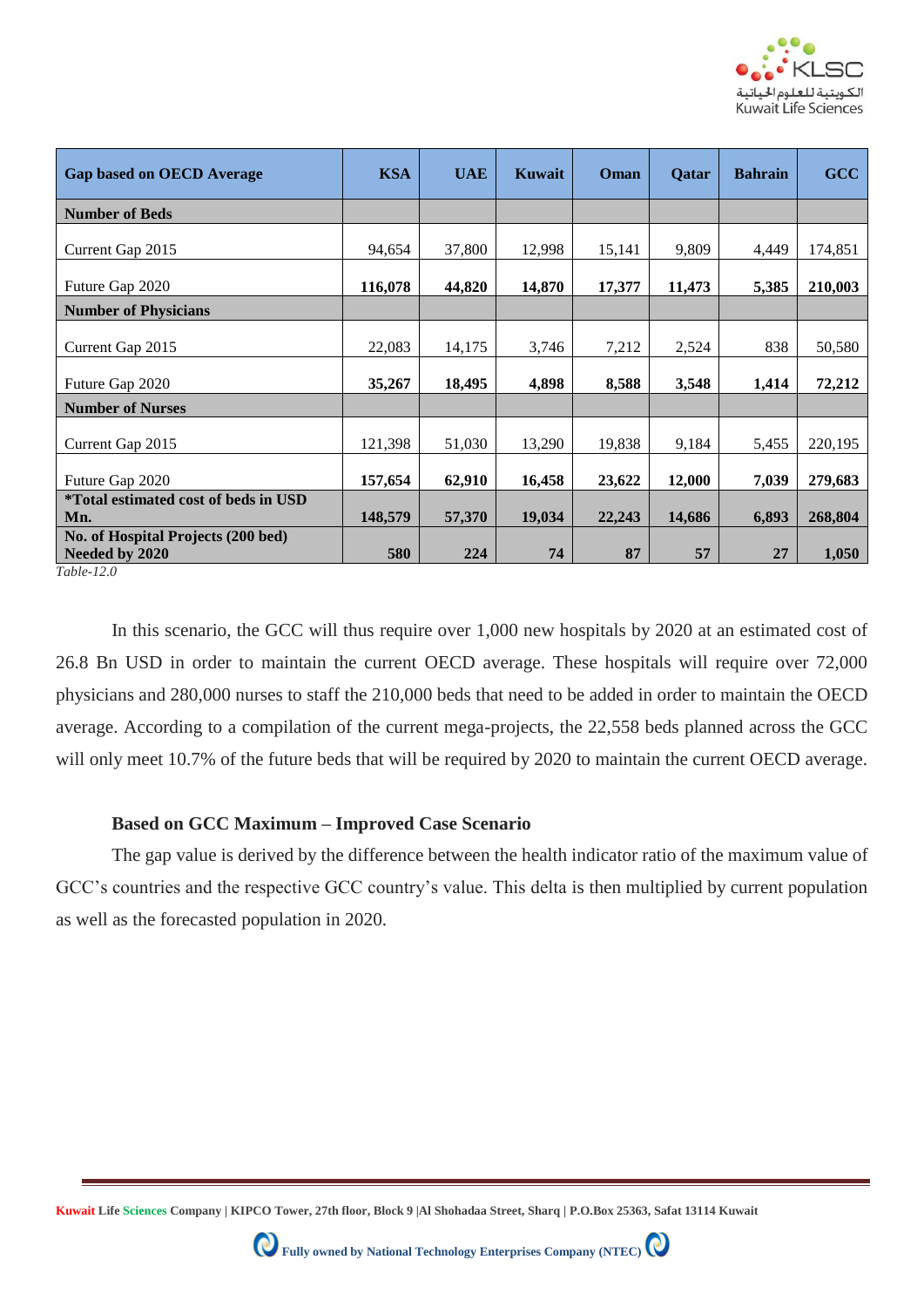

| <b>Gap Based on GCC's Maximum Ratio</b>            | <b>KSA</b> | <b>UAE</b>               | Kuwait | Oman  | <b>Qatar</b> | <b>Bahrain</b>          | GCC    |
|----------------------------------------------------|------------|--------------------------|--------|-------|--------------|-------------------------|--------|
| <b>Number of Beds</b>                              |            |                          |        |       |              |                         |        |
| Current Gap 2015                                   | 98         | 8,694                    | 370    | 2,390 | 2,571        | 322                     | 14,445 |
| Future Gap 2020                                    | 8,832      | 11,556                   | 1,133  | 3,302 | 3,250        | 704                     | 28,776 |
| <b>Number of Physicians</b>                        |            |                          |        |       |              |                         |        |
| Current Gap 2015                                   | 3,663      | 8,505                    | 1,286  | 4,728 | 1,114        | 34                      | 19,332 |
| Future Gap 2020                                    | 14,375     | 12,015                   | 2,222  | 5,846 | 1,946        | 502                     | 36,908 |
| <b>Number of Nurses</b>                            |            |                          |        |       |              |                         |        |
| Current Gap 2015                                   | 23,158     | 20,790                   | 170    | 6,590 | 1,664        | 1,167                   | 53,539 |
| Future Gap 2020                                    | 46,230     | 28,350                   | 2,186  | 8,998 | 3,456        | 2,175                   | 91,395 |
| <b>Number of Pharmacists</b>                       |            |                          |        |       |              |                         |        |
| Current Gap 2015                                   | 1,838      | $\overline{\phantom{a}}$ | ۰      | 146   | 349          | 48                      | 2,381  |
| Future Gap 2020                                    | 4,310      | 5,535                    | 1,476  | 1,909 | 1,661        | 786                     | 15,677 |
| <b>Number of AHPs</b>                              |            |                          |        |       |              |                         |        |
| Current Gap 2015                                   | 7,292      | 5,675                    | 1,025  | 1,513 | 56           | 1,143                   | 16,705 |
| Future Gap 2020                                    | 19,240     | 9,590                    | 2,069  | 2,760 | 984          | 1,665                   | 36,309 |
| <i>*Total estimated cost of beds in USD</i><br>Mn. | 11,305     | 14,792                   | 1,451  | 4,226 | 4,160        | 901                     | 36,833 |
| No. of Hospital projects (200 bed)                 | 44         | 58                       | 6      | 17    | 16           | $\overline{\mathbf{4}}$ | 144    |

In this scenario, the GCC will thus require around 150 new hospitals by 2020 at an estimated cost of 26.8 Bn USD in order to maintain the current GCC Maximum level. These hospitals will require over 37,000 physicians and 91,000 nurses to staff the 28,766 beds that need to be added in order to maintain the OECD average. According to a compilation of the current mega-projects, the 22,558 beds planned across the GCC will meet 78.4% of the future beds that will be required by 2020 to maintain the current GCC Maximum level.

#### **Based on GCC Average – Base Case Scenario**

The gap value is derived by the difference between the health indicator ratio of the GCC average and the respective GCC country's value. This delta is then multiplied by the current population as well as the forecasted population to be in 2020. Negative numbers should be interpreted as an oversupply.

**Kuwait Life Sciences Company | KIPCO Tower, 27th floor, Block 9 |Al Shohadaa Street, Sharq | P.O.Box 25363, Safat 13114 Kuwait**

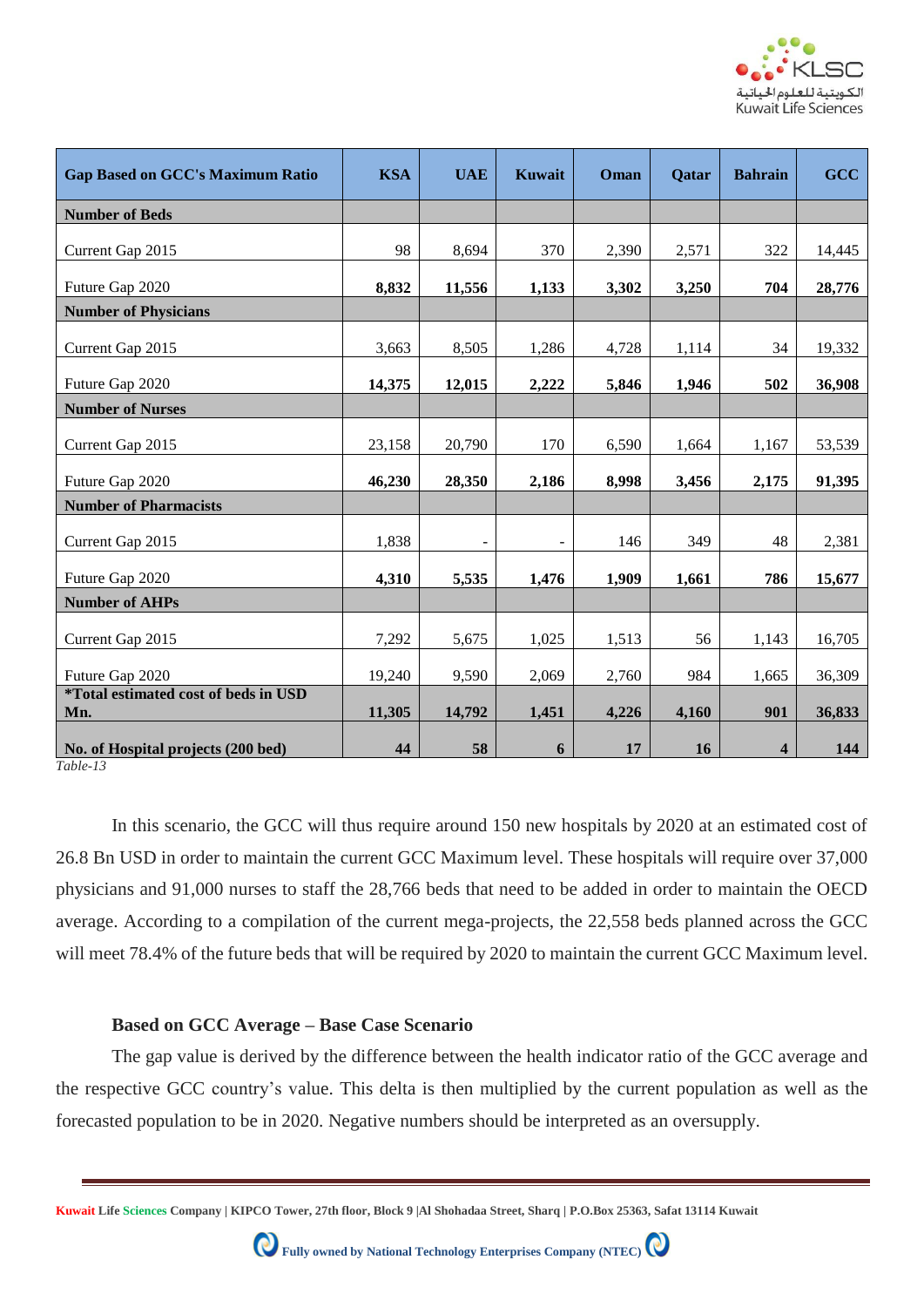

| <b>Gap Based on GCC's Average Ratio</b>  | <b>KSA</b> | <b>UAE</b>               | <b>Kuwait</b>            | Oman  | <b>Qatar</b>     | <b>Bahrain</b> | GCC       |
|------------------------------------------|------------|--------------------------|--------------------------|-------|------------------|----------------|-----------|
| <b>Number of Beds</b>                    |            |                          |                          |       |                  |                |           |
| Current Gap 2015                         | (15,866)   | 3,780                    | (1,762)                  | 237   | 1,349            | (375)          | (12, 637) |
| Future Gap 2020                          | (9,274)    | 5,940                    | (1, 186)                 | 925   | 1,861            | (87)           | (1, 821)  |
| <b>Number of Physicians</b>              |            |                          |                          |       |                  |                |           |
| Current Gap 2015                         | (11,687)   | 3,780                    | (764)                    | 2,658 | (61)             | (636)          | (6,708)   |
| Future Gap 2020                          | (3,035)    | 6,615                    | (8)                      | 3,561 | 611              | (258)          | 7,488     |
| <b>Number of Nurses</b>                  |            |                          |                          |       |                  |                |           |
| Current Gap 2015                         | (7, 542)   | 11,340                   | (3,930)                  | 2,450 | (686)            | (173)          | 1,459     |
| Future Gap 2020                          | 11,410     | 17,550                   | (2,274)                  | 4,428 | 786              | 655            | 32,555    |
| <b>Number of Pharmacists</b>             |            |                          |                          |       |                  |                |           |
| Current Gap 2015                         | 1,838      | $\overline{\phantom{a}}$ | $\overline{\phantom{a}}$ | 146   | 349              | 48             | 2,381     |
| Future Gap 2020                          | 4,310      | 5,535                    | 1,476                    | 1,909 | 1,661            | 786            | 15,677    |
| <b>Number of AHPs</b>                    |            |                          |                          |       |                  |                |           |
| Current Gap 2015                         | (4,988)    | 1,895                    | (615)                    | (143) | (884)            | 607            | (4,127)   |
| Future Gap 2020                          | 5,312      | 5,270                    | 285                      | 932   | (84)             | 1,057          | 12,773    |
| *Total estimated cost of beds in USD Mn. | ٠          |                          | ٠                        | 1,184 | 2,383            |                |           |
| No. of Hospital projects (200 bed)       |            | 30                       | ٠                        | 5     | $\boldsymbol{9}$ |                |           |

In this scenario, most GCC countries will not require any new hospitals by 2020 with the exception of the UAE, Oman and Qatar. Most GCC countries however, will require an increased number of physicians and nurses with the exception of Saudi Arabia (physicians) and Kuwait (nurses) who currently have the highest number of physicians and nurses/000s respectively.

### **Conclusion – An Emphasis on New Models of Care and Prevention**

The GCC certainly lags the OECD in terms of these key healthcare infrastructure indicators an important mention of preventative measures in healthcare must be made. According to the most recent data from the NHS, the UK has decreased its current bed capacity by 51% in the past 25 years, as more efficient operations of existing hospital facilities and increased reliance on new treatment methods such as single day surgery centres as well as preventative medicine methods. Therefore, there needs to be more focus on more

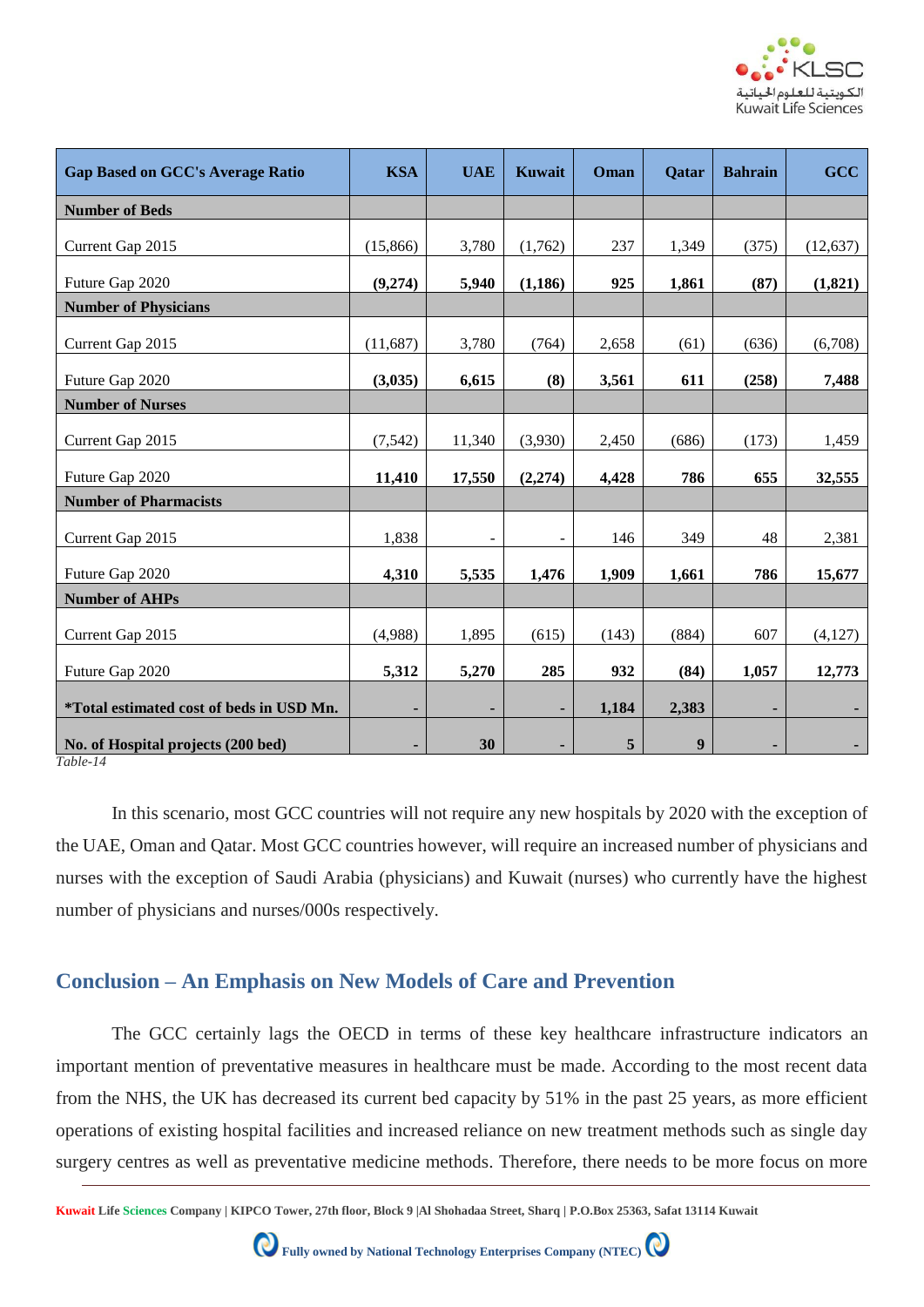

efficient management of the existing GCC clinical capacity as well as an increased investment in new alternative and preventative models of healthcare.

#### **About Kuwait Life Sciences Company (KLSC):**

KLSC focuses on healthcare innovative concepts and demanded services which have a clear and unmet need in the Middle East and North Africa (MENA) region. KLSC has been designed as an integrated healthcare company building unique projects and is considered one of the pioneer venture capitalist and private equity companies in the Middle East that invests globally and operates regionally seeking to advance healthcare services and systems within the region. KLSC supports both public and private sector stakeholders to access emerging technologies, establish unique projects and adapt best practices prevailing in today's healthcare field. KLSC operates in healthcare investment, life sciences training, medical technology and pharmaceutical distribution.

Kuwait Life Science Company (KLSC) was established in 2010, with a paid up capital of 15 million Kuwait Dinars (KD) which is equivalent to approximately \$53 million US Dollars. KLSC is fully owned by National Technology Enterprises Company. National Technology Enterprises Company (NTEC) was incorporated in November of 2002, by the Kuwait Council of Ministers as a fully owned company by the Kuwait Investment Authority (KIA), the sovereign wealth fund of the State of Kuwait. Capitalized at 100 million Kuwait Dinars (KD) which is equivalent to approximately \$350 million US Dollars, NTEC aims to play a vital role in servicing major stakeholders in Kuwait and the Middle East region with their technology requirements.

#### **About the Author:**

Dr. [Razouki](http://kw.linkedin.com/in/razouki) is the current Chief Business Development Officer of Kuwait Life Sciences [Company](http://www.klsc.com.kw/) (KLSC) where he is responsible for identifying new business opportunities for all KLSC subsidiary companies as well as sourcing investments opportunities for KLSC. An Oral and Maxillofacial surgeon by training, Dr. Razouki has completed clinical rotations at the world's top hospitals including New York Presbyterian Hospital of Columbia University Medical Center, Harlem Hospital, Cleveland University Hospital of Case Western Reserve University and Mass General Hospital of Harvard University.

A graduate of [Columbia](http://www7.gsb.columbia.edu/video/v/node/2567) Business School, Dr. Razouki is the first ever Arab national to receive an MBA with a focus on Healthcare Management and Finance.

**Kuwait Life Sciences Company | KIPCO Tower, 27th floor, Block 9 |Al Shohadaa Street, Sharq | P.O.Box 25363, Safat 13114 Kuwait**